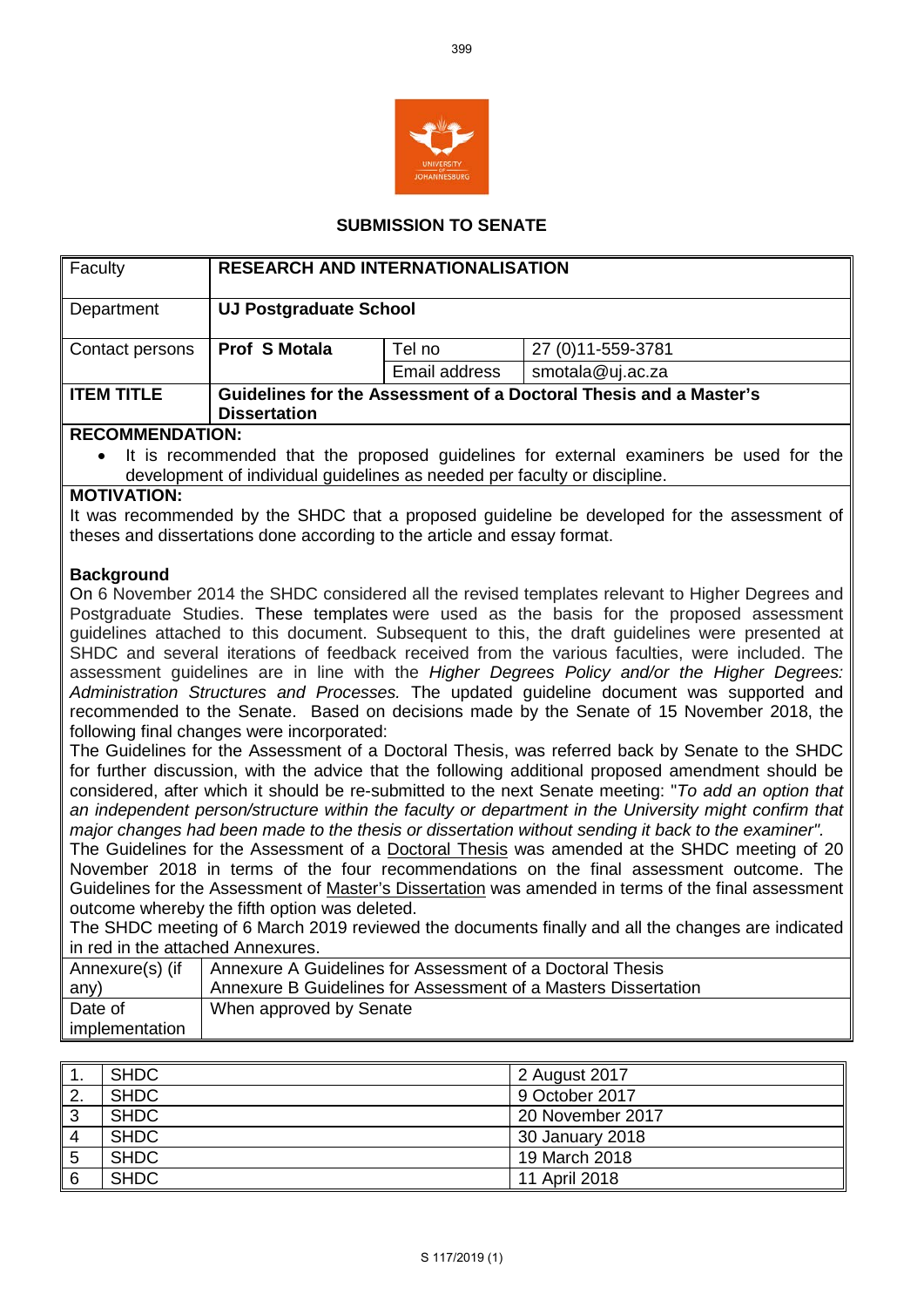**Prof Motala 6 March 2019**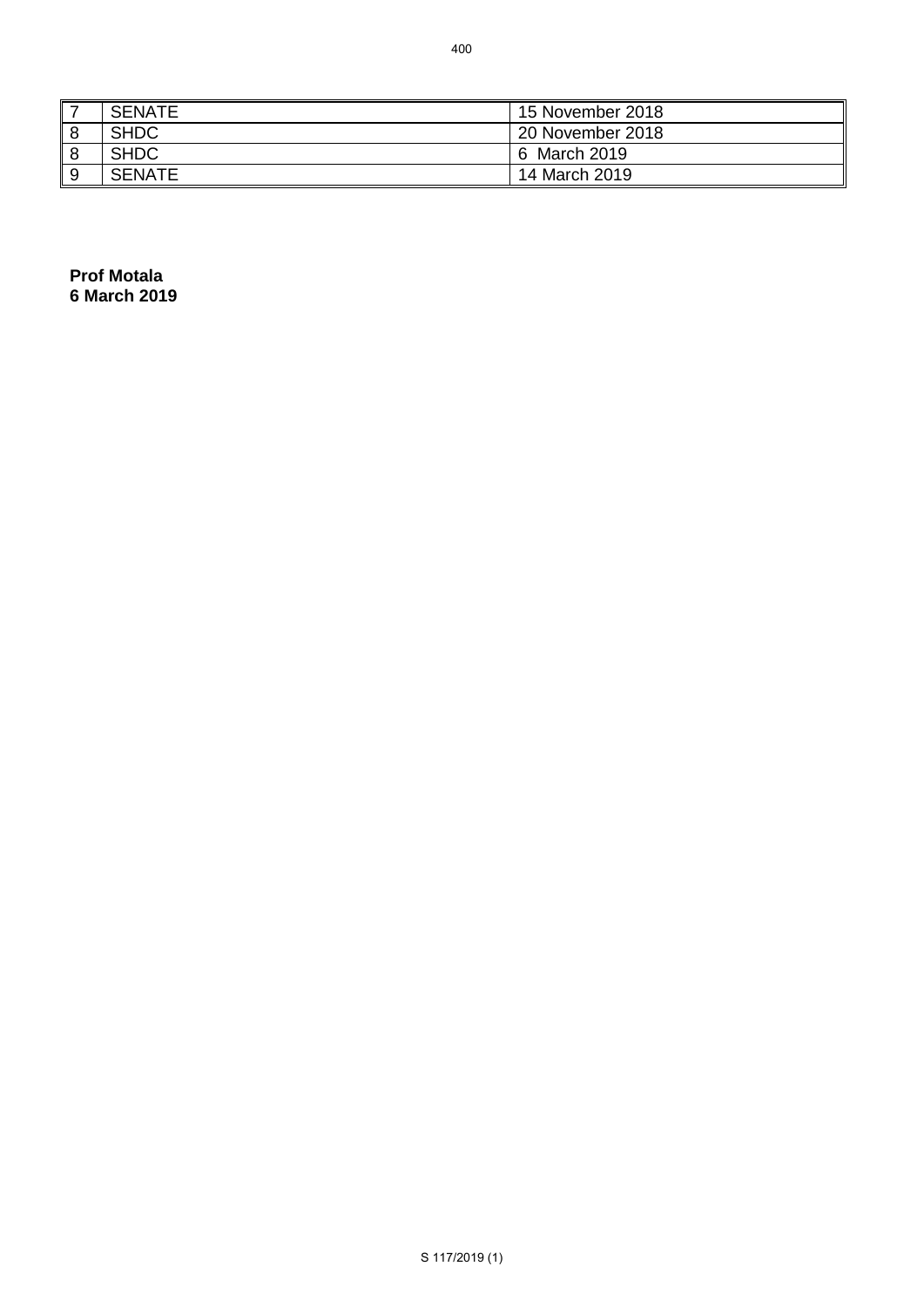# **TEMPLATE FOR GUIDELINES FOR THE ASSESSMENT OF A DOCTORAL THESIS**



# **ASSESSING A DOCTORAL THESIS**

# **1. BASIC REQUIREMENTS FOR A DOCTORAL THESIS**

A doctoral thesis utilises a self-directed research project in order to achieve the objective of the qualification and requires the candidate to undertake research at the most advanced academic levels. The doctoral thesis makes a significant and original contribution to the body of knowledge in the discipline or field. The output of a doctoral degree takes the form either of a conventional thesis or a thesis by collection of essays or articles, as governed by the UJ Guidelines on Theses or Dissertations in Article or Essay Format (URL to be provided) through which the student reports on the various aspects of the research project.

The submitted thesis (in whole or in part) must not have been submitted elsewhere previously or concurrently for a formal qualification.

The thesis should be assessed with reference to the *UJ Higher Degrees Policy* and *UJ Higher Degrees Administration: Structures and Processes that are available at-(URL to* be provided)

# **2. ASSESSOR'S DUTIES**

The assessor can indicate whether or not they want their identity to be disclosed. The supervisor and/or the non- assessing chair share the contents of an assessor's report with the candidate. The identity of the external assessors will only be disclosed after the finalization of the outcomes if permission has been granted for this by the particular external examiner.

Acceptance of the assessment task does not give the assessor the right to insist on significant or substantive changes to the goals, focus or methodology of the study, as this would effectively be insisting that a fundamentally different thesis be produced. The goal is to assess the thesis against the broad conceptual framework in which the thesis was produced. Assessors may not request any colleague or other expert to assist in the evaluation of any part of the thesis.

The assessor may request to receive the thesis as a hardcopy in addition to the electronic copy supplied. An external assessor may request an oral examination of a thesis when advised by the Faculty Higher Degrees Committee when this is the compulsory within the faculty or when the FHDC recommends this in a specific case. Where the external assessor deems it necessary they might provide a substantiated recommendation that will be considered by the FHDC.

If the assessor requires further information concerning the thesis or the assessment process, they are encouraged to contact the Head of Faculty Administration.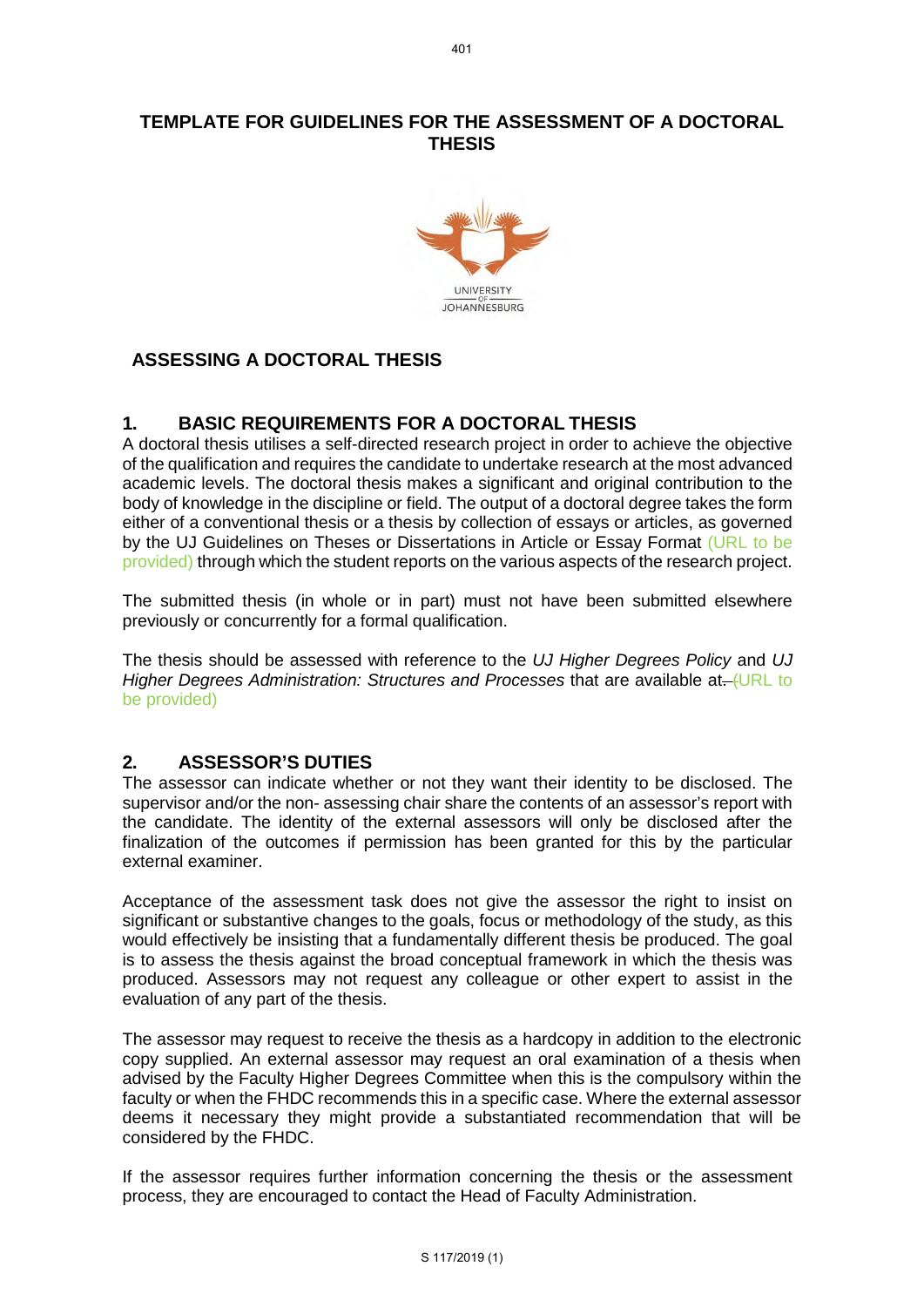### **3. THE NARRATIVE REPORT**

Assessors should report on the aspects of the candidate's work, with particular reference to the requirements spelt out below:

- Has the candidate made an original contribution to the body of knowledge in the particular discipline? (This is a requirement for a doctoral study.)
- Is the study presented in a coherent and integrated format?
- Has the delimitation of the field of study been done?
- Is there a statement of aims which presents the problem to be resolved or investigated?
- Has the candidate demonstrated his/her mastery of research methodology and techniques?
- Are the findings a logical outcome of the analysis of the data?
- Is the general layout and flow of information (division into chapters etc.) logically structured?
- Has the candidate shown a capacity to use, evaluate and where necessary refute existing opinions in the field? Does he/she come to responsible conclusions that suggest satisfactory, evidence-based, personal insights in the field?

Individual colleges, faculties, schools or departments may have specific formats for such a report.

# **3.1 FORMAL ASPECTS**

While formal aspects are important, a candidate should not be unduly penalised for shortcomings unless these shortcomings are so serious that they impede comprehension or seriously undermine the academic quality of the work. The assessor should consider the following:

- The text should be written in clear and precise language in a predominantly argumentative writing style.
- The text should be structured into logical, cohesive sections that flow coherently.
- When used, lists should be introduced, discussed and accounted for and should be functional.
- The language should remain scholarly throughout and the student should refrain from using bureaucratic language and/or informal registers.
- Visual components of the text, including figures, tables, photographs and diagrams, should be discussed and integrated into the verbal text.
- Content lists, lists of figures, tables, diagrams and multimedia texts/illustrations should be systematic and meticulous.
- The text should have been edited carefully and thoroughly. Are the language (syntax, style, etc.) and presentation (proof-reading, layout, use of appendices, etc.) of a satisfactory standard?
- References should be comprehensive and accurate.

# **3.2 OTHER ACADEMIC ASPECTS**

Assessors should apply their mind to the overall academic merit of the work as a doctoral thesis within the specified field. In particular, an assessor should consider the questions below:

- Is the thesis worthy of publication in part or as a whole, or would it be after some minor repackaging or revision?
- Are there any specific matters that, in your opinion, require correction, amendment or revision? Please furnish details in your narrative report, and be clear about the nature and scope of any corrections that you think are required.
- Is the thesis worthy of publication in part or as a whole, or would it be after some minor repackaging or revision?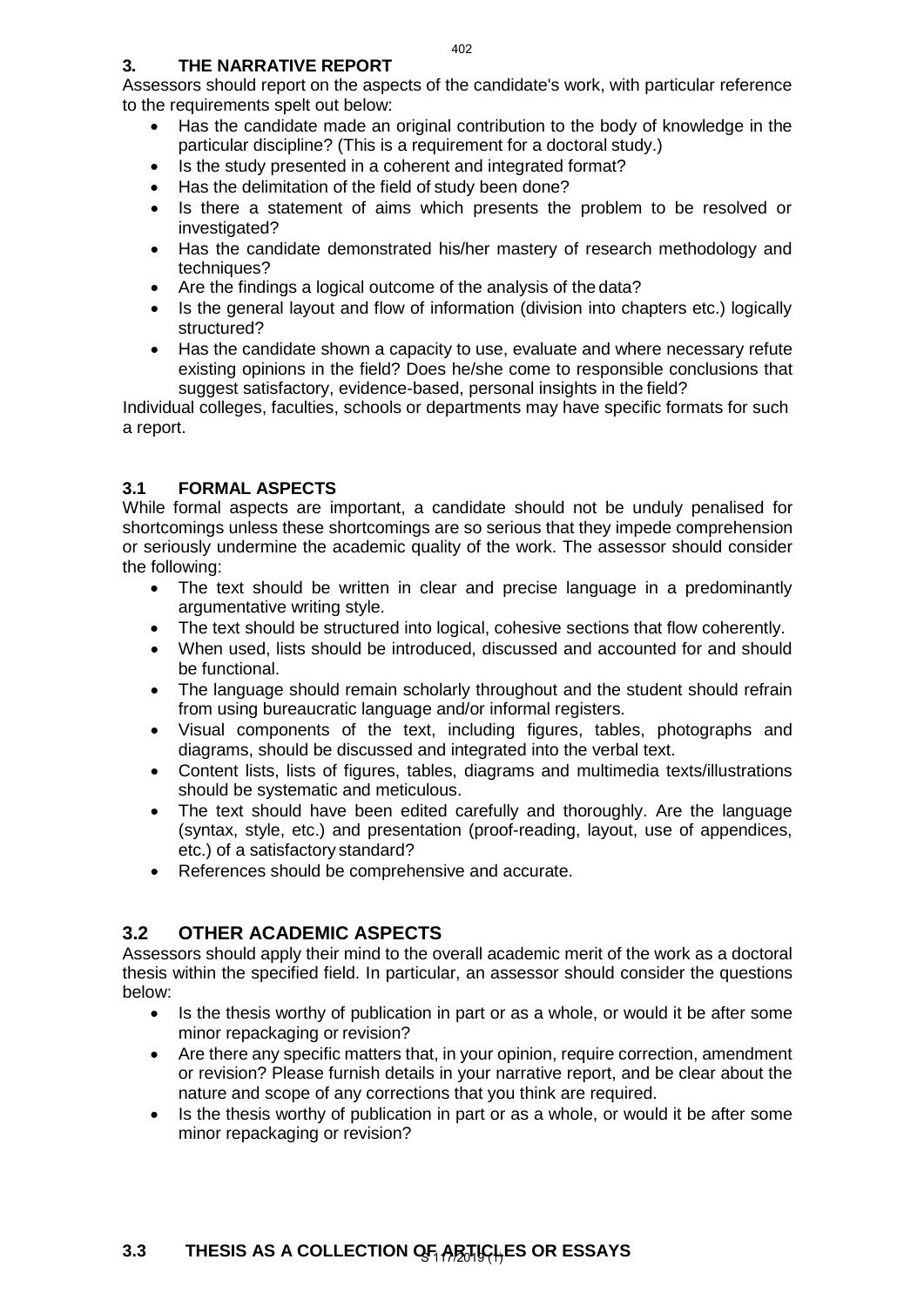In order for a candidate to produce a successful thesis in the form of a collection of article or essays, the chapters (articles or essays) need not necessarily follow a linear narrative format. Alternatively, the chapters could be self-contained contributions, which are linked thematically. The submission presented for assessment should, however, provide the overarching argument of the thesis with the articles or essays as elements or supporting evidence.

The articles or essays should thus have a common theme, even if this theme is broader than that in a traditional dissertation or thesis. A theme is much wider than a research question, and each article or essay would typically have its own research question. In some cases, the articles or essays would each explore different issues that are broadly related to that theme. The essays could also employ different methodologies and could be of different natures, e.g. one theoretical, one econometric and one using a different type of empirical methodology. The guidelines for minimum standards for articles presented for publication are published/outlined in the specific faculty guidelines that will be provided to the assessor.

Where prior publication has included co-authorship, the declaration must be included either that the portion included in the submission is the student's own contribution, or a clear indication of the nature and extent of contribution by other co-authors, so that this contribution can be excluded from the assessment. Proof that an article or essay has been published should not affect the assessor's judgement regarding the quality of the thesis as a collection of articles or essays and does not guarantee that the thesis will be passed.

# **4. FINAL EVALUATION**

As an assessor of a doctoral thesis it is not required to award a mark (grade), but instead is expected to recommend a final assessment outcome for the thesis on the Assessor's Report form supplied. The final assessment outcome may be one of four recommendations, namely:

- Approval of the thesis and that the doctoral degree be conferred, with or without minor editorial corrections;
- Provisional approval of the thesis, subject to the candidate effecting non-substantive corrections and improvements as identified in the assessor's report, to the satisfaction of the supervisor;
- Non-approval by the assessor due to substantial deficiencies in the thesis as identified in the assessor's report. Recommend that the substantial amendments be effected:
	- To the satisfaction of the SHDC (The FHDC's process may involve the advice from an internal/external independent expert.); or
	- The thesis to be re-submitted to the assessor for re-assessment.
- Reject the thesis, in which case no reassessment is recommended or considered*.*

If the assessor has written any comments or made corrections in the assessment copy of the thesis, this copy should please be returned to the Head of Faculty Administration together with the other documentation such as the Assessment Report form and narrative report.

# **5. INTERNAL PROCESSES TO FINALISE THE ASSESSMENT**

In the event of different outcomes proposed by the assessors the necessary steps will be taken to resolve such a discrepancy as stipulated in the *Higher Degrees Policy and the Higher Degrees Administration: Structures and Processes*. The final decision on the assessment outcomes of a doctoral thesis is taken by the Senate Higher Degrees Committee.

*Once the Senate Higher Degrees Committee has approved the assessment outcome and the candidate has made all the corrections and/or amendments proposed by the individual assessors, a finally bound copy of the doctoral thesis will be sent to the assessor for their personal use if it is requested. Theses are generally published via the Institutional Repository (IR) and made available as open access.*

*We thank the assessors for their valuable contribution to postgraduate assessment processes at the University of Johannesburg.*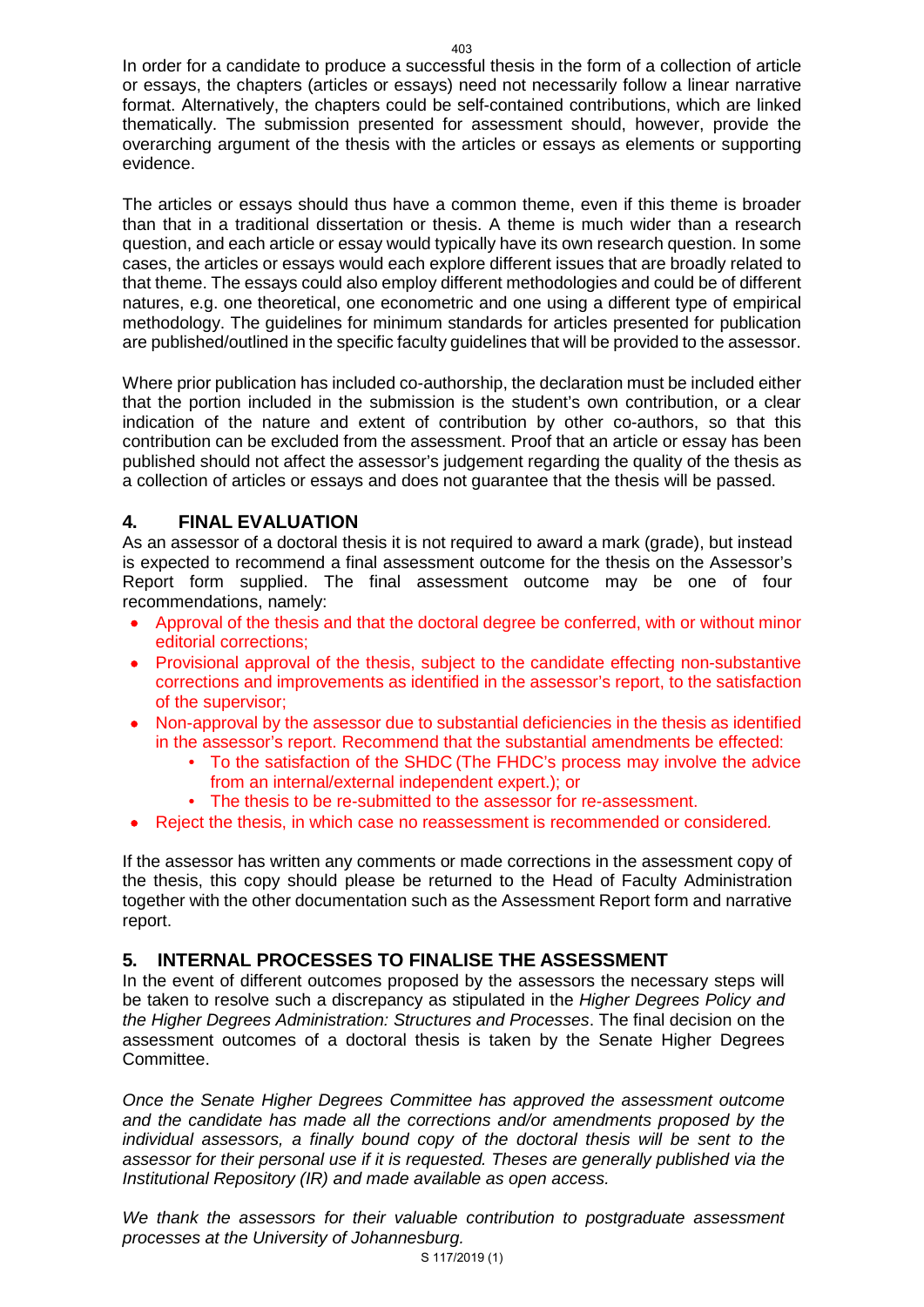## **TEMPLATE FOR GUIDELINES FOR THE ASSESSMENT OF A MASTER'S DISSERTATION**



## **ASSESSING A MASTER'S DISSERTATION**

#### **1. BASIC REQUIREMENTS FOR A MASTER'S DISSERTATION**

A master's degree is awarded on the basis of an advanced study in a given discipline and submission of a dissertation based on research undertaken in a particular field of study. The dissertation may consist of a traditional dissertation or a collection of articles or essays, as governed by the UJ Guidelines on Theses or Dissertations in Article or Essay Format (URL to be provided). When submitted as a collection of articles or essays, the format is altered but not the academic standard of the submission. This mode of presentation does not affect requirements concerning word count, or any other academically significant feature of the dissertation. The submitted document is the outcome of an advanced research programme within a particular disciplinary field.

The core output of a research master's degree is a dissertation in the form of a written document in an appropriate format (with or without an associated oral component), reporting on the various aspects of the research project; this accounts for 100% of the credits for the degree. The dissertation must provide proof of the candidate's capability to plan, carry out and report on a sound research endeavour. The candidate should demonstrate mastery of the selected research methodology and an understanding of the research processes.

The dissertation should be assessed with reference to the *UJ Higher Degrees Policy* and *UJ Higher Degrees Administration: Structures and Processes* that are available at (URL to be provided)

#### **2. THE ASSESSOR'S DUTIES**

The assessor can indicate whether or not they want their identity to be disclosed. Acceptance of the assessment task does not give the assessor the right to insist on significant or substantial changes to the goals, focus or methodology of thestudy. The goal is to assess the dissertation against the broad conceptual framework in which it was produced. The assessor may request to receive the documentation as a hardcopy in addition to the electronic copy provided. The assessor-may not delegate any aspect of the assessment process to any other person. An external assessor may request an oral examination of a dissertation when advised by the Faculty Higher Degrees Committee when this is the compulsory within the faculty or when the FHDC recommends this in a specific case. Where the external assessor deems it necessary they might provide a substantiated recommendation that will be considered by the FHDC.

If an assessor requires further information concerning the dissertation or the assessment process, they are encouraged to contact the Head of Faculty Administration.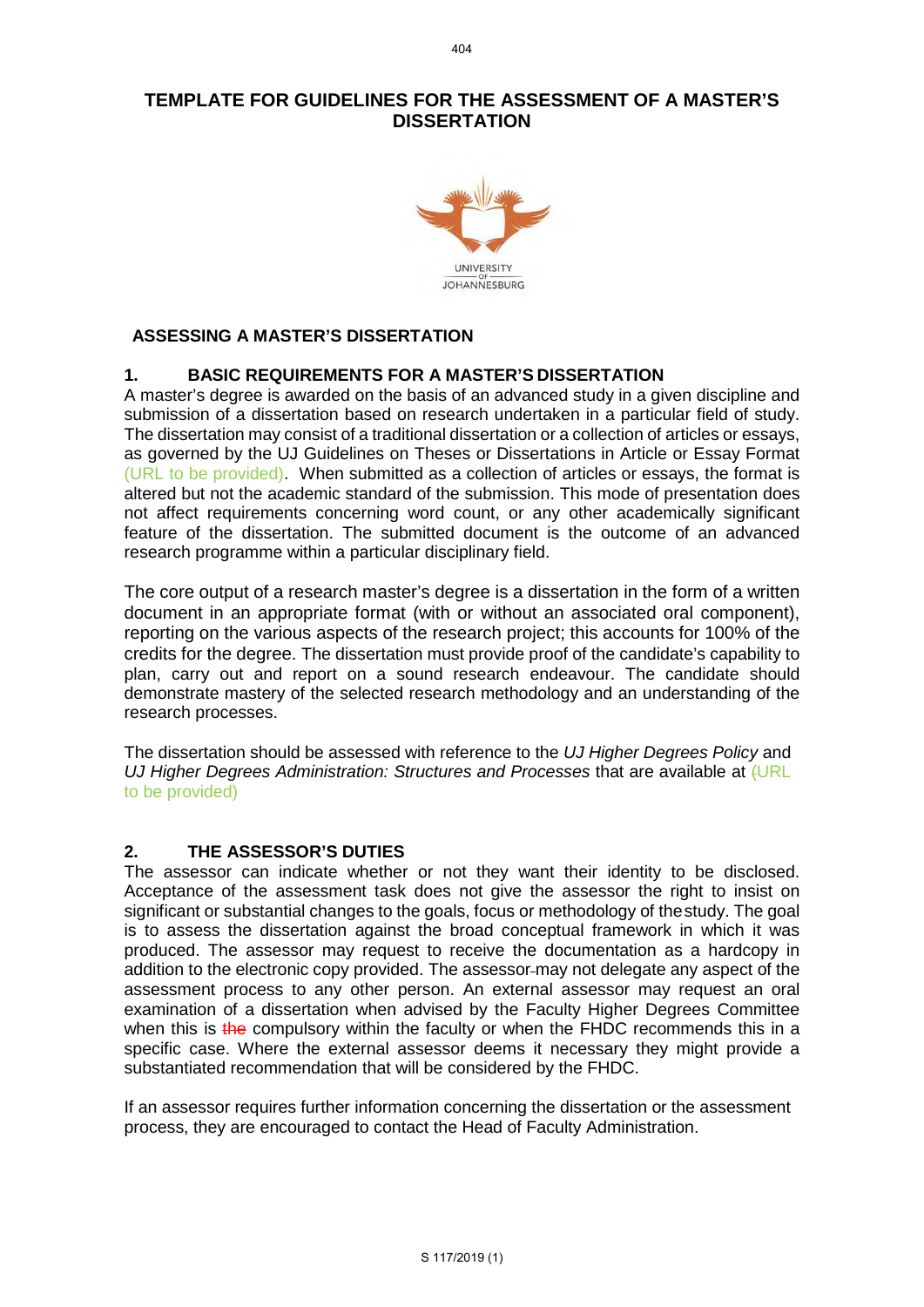## **3. THE NARRATIVE REPORT**

The study should provide evidence that the student has advanced to a level of emergent scholarship. The final product of the study will thus reflect intellectual work that goes beyond the collation of literature content and empirical data. The assessor is requested to report on the aspects of the candidate's work, with particular reference to the requirements:

- Is the study presented in an integrated and coherent format?
- Has the study field been delimitated?
- Is there a statement of aims which presents the research problem to be resolved or investigated?
- Has the candidate demonstrated his/her mastery of research methodology and techniques?
- Are the findings a logical outcome of the analysis of the evidence/data?
- Is the general layout and flow of information (division into chapters, etc.) logically structured?
- Has the candidate shown a capacity to use, evaluate and where necessary refute existing opinions in the field? Does he/she come to responsible conclusions that suggest satisfactory evidence-based personal insights in the field, commensurate with master's-level study?

Individual colleges, faculties, schools or departments may have specific formats for such a report.

#### **3.1 FORMAL ASPECTS**

While formal aspects are important, a candidate should not be unduly penalised unless there are shortcomings so serious that they impede comprehension or seriously undermine the academic quality of the work. The assessor should consider the following:

- The text should be written in clear and precise language in a predominantly argumentative writing style.
- The text should be structured into logical, cohesive sections that flow coherently.
- When used, lists should be introduced, discussed and accounted for and should be functional.
- The language should remain scholarly throughout and the student should refrain from using bureaucratic language and/or informal registers.
- Visual components of the text, including figures, tables, photographs and diagrams, should be discussed and integrated into the verbal text.
- Content lists, lists of figures, tables, diagrams and multimedia texts/illustrations should be systematic and meticulous.
- The text should have been edited carefully and thoroughly. Are the language (syntax, style, etc.) and presentation (proof-reading, layout, use of appendices, etc.) of a satisfactory standard?
- References should be comprehensive and accurate.

#### **3.2 ACADEMIC ASPECTS**

The assessor should apply their mind to the overall academic merit of the work as a master's dissertation within the specified field. In particular, the questions below should be considered:

- Is the dissertation worthy of publication in part or as a whole? A master's level study need not be original, even at distinction level, and thus this question should be understood as applying to the quality of the scholarship rather than the originality.
- What contribution does this dissertation make to the field of study? (Comments on these aspects would be helpful in the case of a master's dissertation that is under consideration for a distinction.)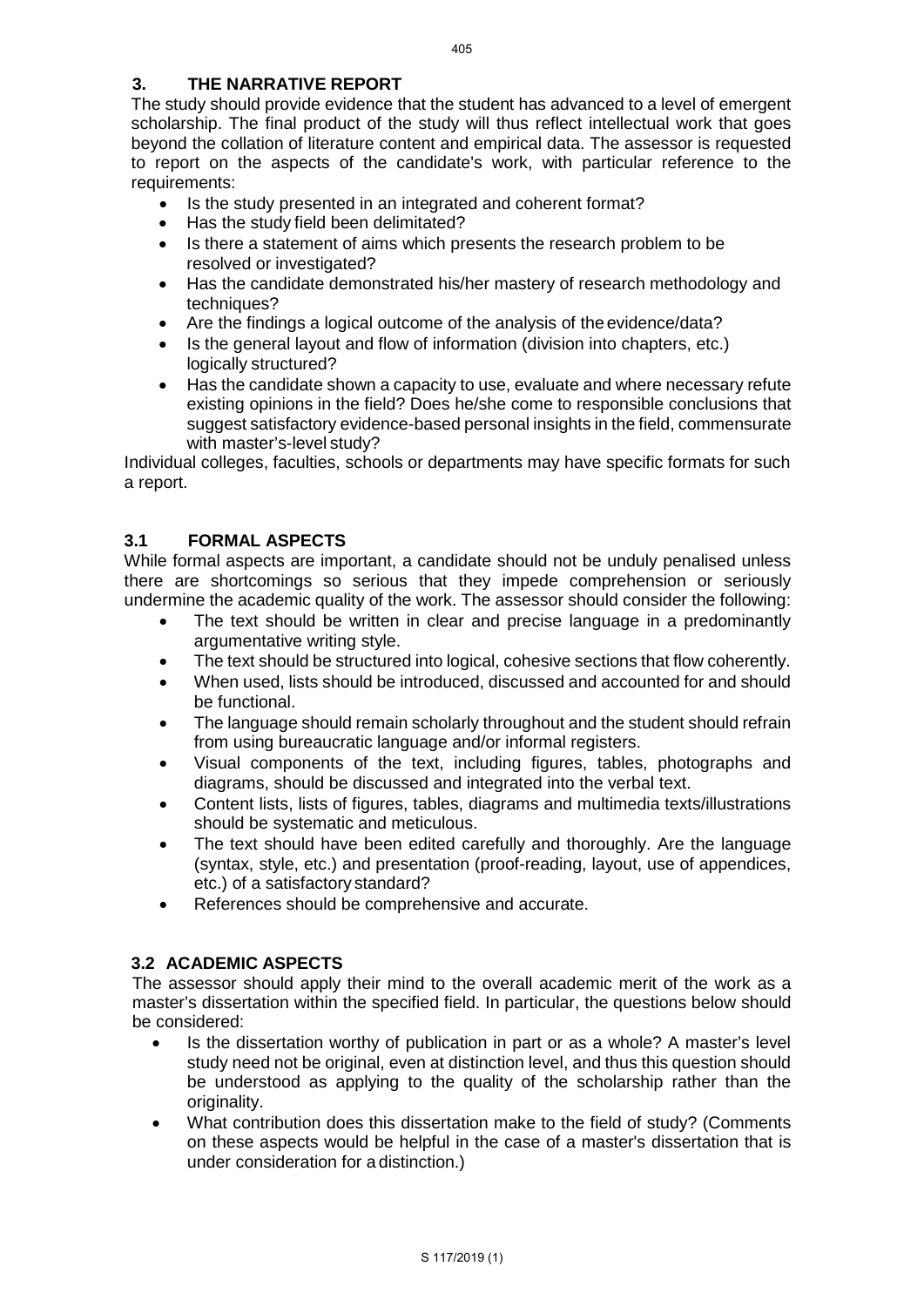#### 406

## **3.3 DISSERTATION AS A COLLECTION OF ARTICLES OR ESSAYS**

In order for a candidate to produce a successful dissertation in the form of a collection of article or essays, the chapters (articles or essays) need not necessarily follow a linear narrative format. Instead, the chapters could be self-contained contributions, which are linked thematically. The submission presented for assessment should, however, provide the overarching argument of the dissertation with the articles or essays as elements or supporting evidence.

The articles or essays should thus have a common theme, even if this theme is broader than that in a traditional dissertation or thesis. A theme is much wider than a research question, and each article or essay would typically have its own research question. In some cases, the articles or essays would each explore different issues that are broadly related to that theme. The essays could also employ different methodologies and could be of different natures, e.g. one theoretical, one econometric and one using a different type of empirical methodology. The guidelines for minimum standards for articles presented for are published/contained in the specific faculty guidelines that will be provided to the assessor.

Where **prior** publication has included co-authorship, the declaration must be included either that the portion included in the submission is the student's own contribution, or a clear indication of the nature and extent of contribution by other co-authors, so that this contribution can be excluded from the assessment. Proof that an article or essay has been published should not affect the assessor's judgement regarding the quality of the dissertation as a collection of articles or essays and does not guarantee that the dissertation will be passed.

#### **4. FINALISING THE ASSESSMENT**

An assessor of a master's dissertation is expected to recommend a final assessment outcome and award a mark (grade) for the dissertation on the Assessor's Report form supplied. The final assessment outcome may be one of five recommendations, namely:

- Approve the dissertation with no corrections to be made, and award a mark above 50%;
- Provisionally approve the dissertation with minor corrections to be done to the satisfaction of the supervisor and award a mark above 50%:
- Recommend substantial amendments to the dissertation without awarding a mark in the light of deficiencies identified in your narrative report and advise that the revised version be submitted to you for reassessment acknowledging the fact that your final mark will be capped at 50%; or
- Reject the dissertation, awarding a mark reflecting a fail (less than 50%) in which case no reassessment is recommended or considered;
- Recommend an excellent dissertation for transfer from a master's to a doctoral registration.

The assessor will be requested to indicate on the assessment report form whether they oppose the award of a distinction mark in the event of them not having awarded a distinction where the other assessor(s) has awarded a distinction.

If the assessor has written any comments or made corrections in the assessment copy of the thesis, this copy should be returned to the Head of Faculty Administration together with the other documentation such as the Assessment Report form and narrative report.

#### **5. INTERNAL PROCESS TO FINALISE THE ASSESSMENT**

In the event of a large discrepancy between the marks allocated by the individual assessors or different outcomes proposed by them the necessary steps will be taken as stipulated in *the Higher Degrees Policy and the Higher Degrees Administration: Structures and Processes* to resolve such a discrepancy. The final decision on the